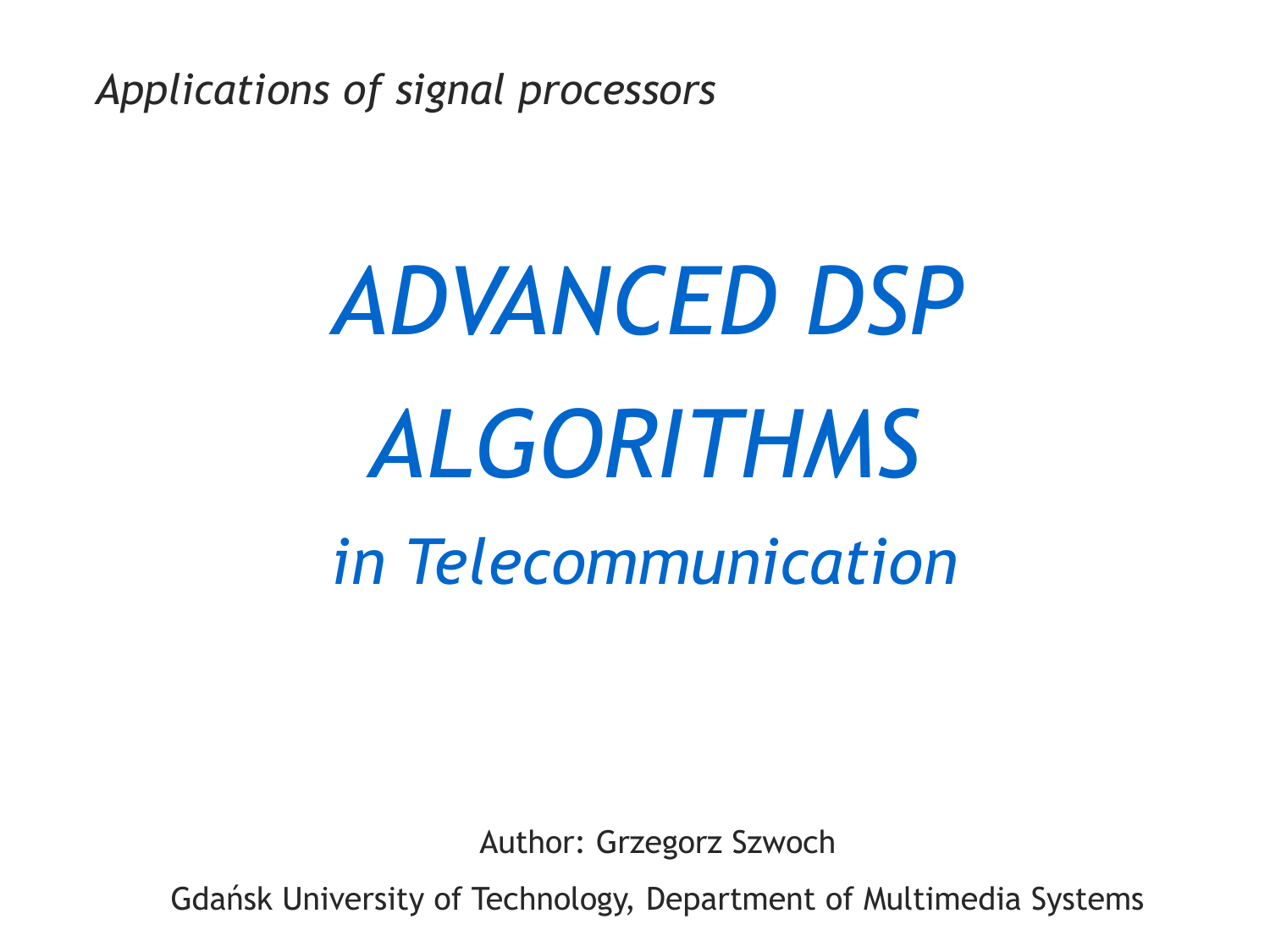#### *Introduction*

Four algorithms selected from more advanced methods of digital signal processing, for practical application in telecommunication systems:

- signal resampling, decimation and interpolation;
- removal of changing distortion  $-$  adaptive filtering;
- $f$ requency detection autocorrelation;
- signal demodulation and envelope detection - analytic signal and Hilbert transformer.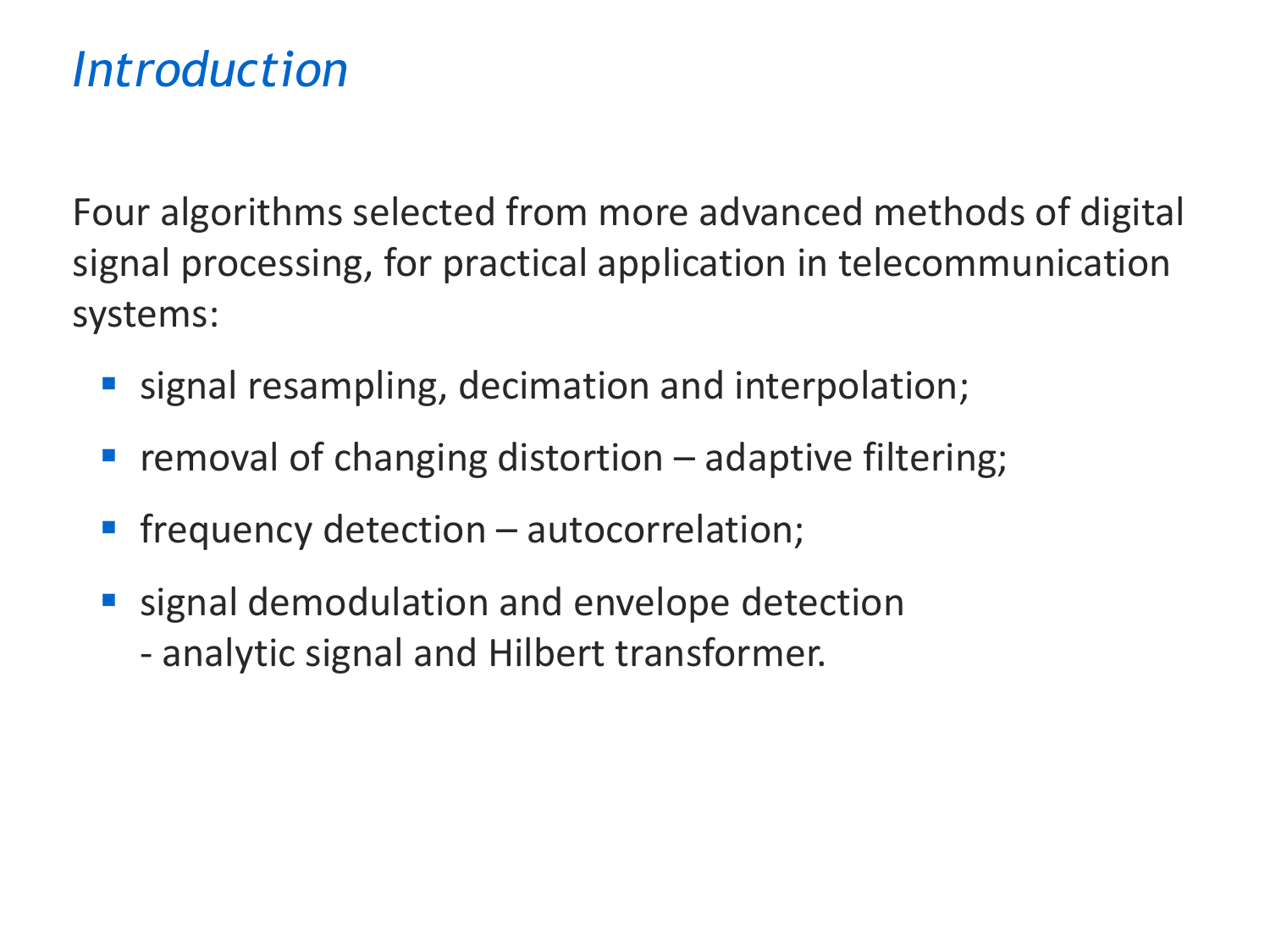# *Signal resampling*

PROBLEM #1: sampling frequency 48 kHz is too low for our application.

- Oversampling  $-$  processing the signal with higher sampling frequency than the target one.
- In audio processing, signals are often oversampled 4-times, sampling frequency is 192 kHz.
- Drawback: more operations to perform; in signal oversampled by a factor of 4, DSP has to perform 4 times as much operations during the same time.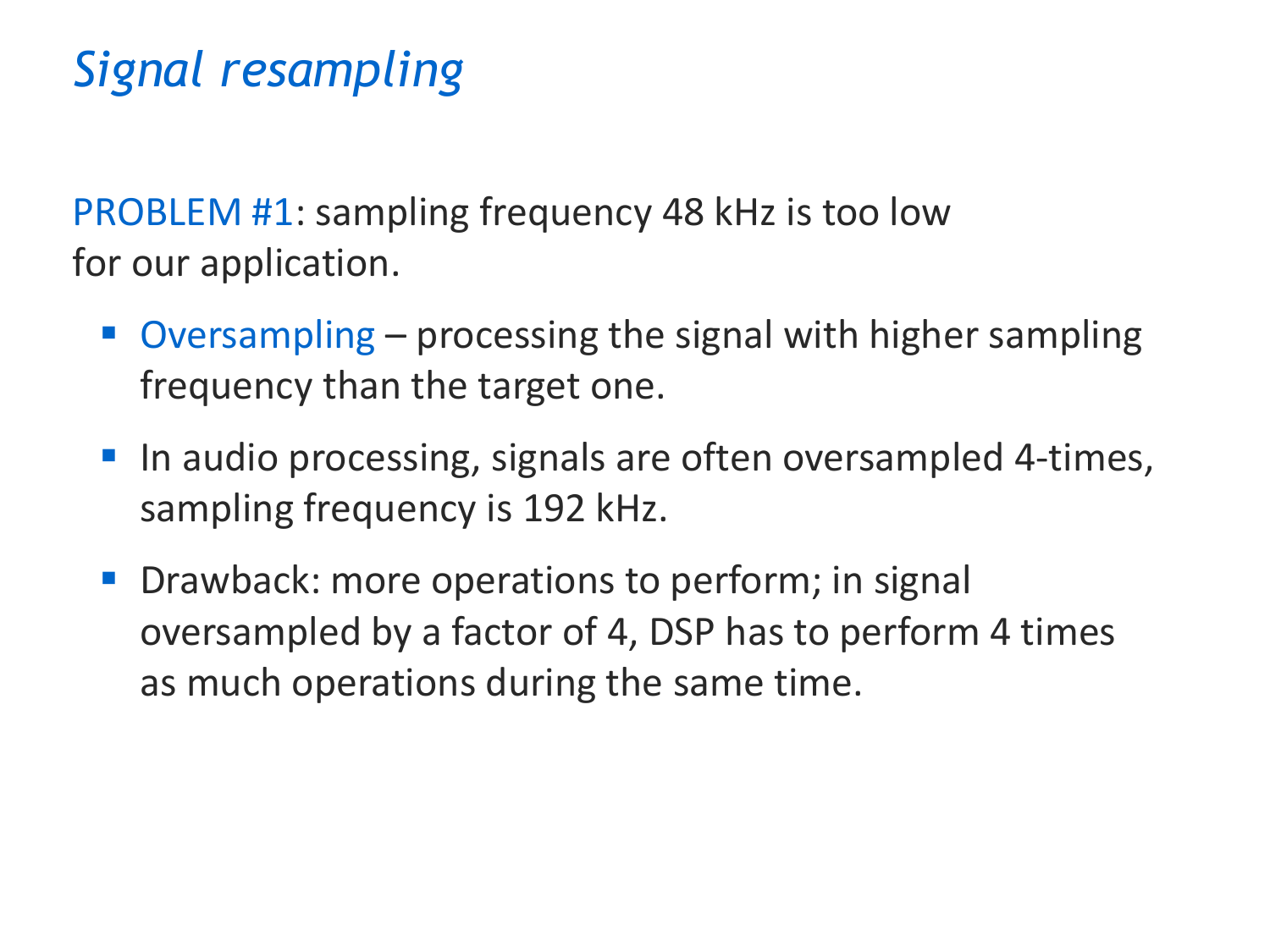#### *Decimation*

- At the output, we need a signal sampled with 48 kHz.
- If we have  $fs = 192$  kHz, we have 4 times too much samples.
- **E** Let's take every  $4<sup>th</sup>$  sample. Now, we have the number of samples we need.
- Before taking the samples, we need to process the oversampled signal with a low-pass decimation filter, with cut-off frequency equal to the target Nyquist frequency (24 kHz in our example).
- **If we don't apply the filter, aliasing occurs.**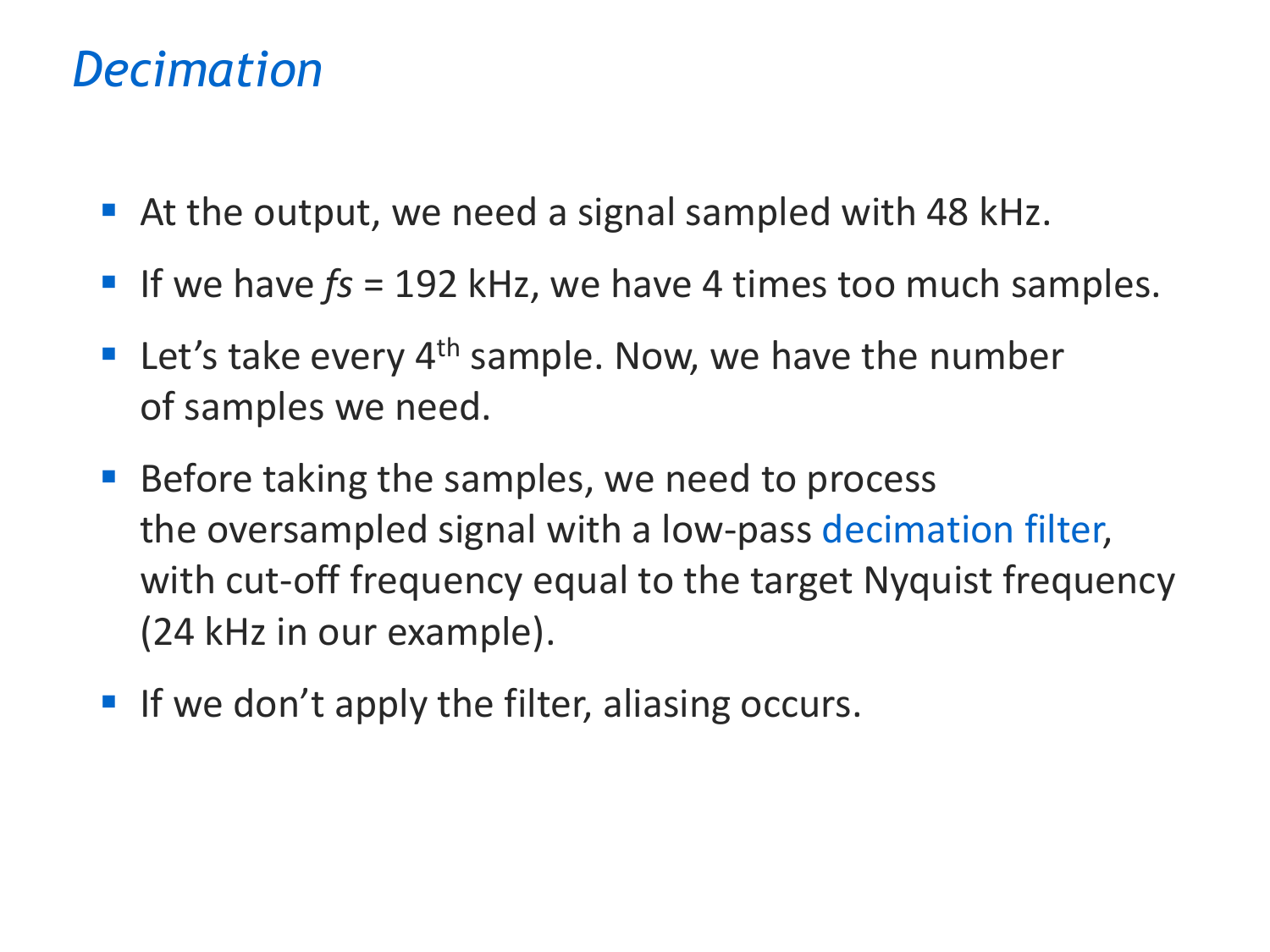#### *Decimation*

Decimation from *fs1* to *fs2* = *fs1* / *D*:

- low-pass filter with  $fc = fs2 / 2$ ,
- then take every *D*-th sample.

Example – generating a sawtooth wave  $f = 1$  kHz:

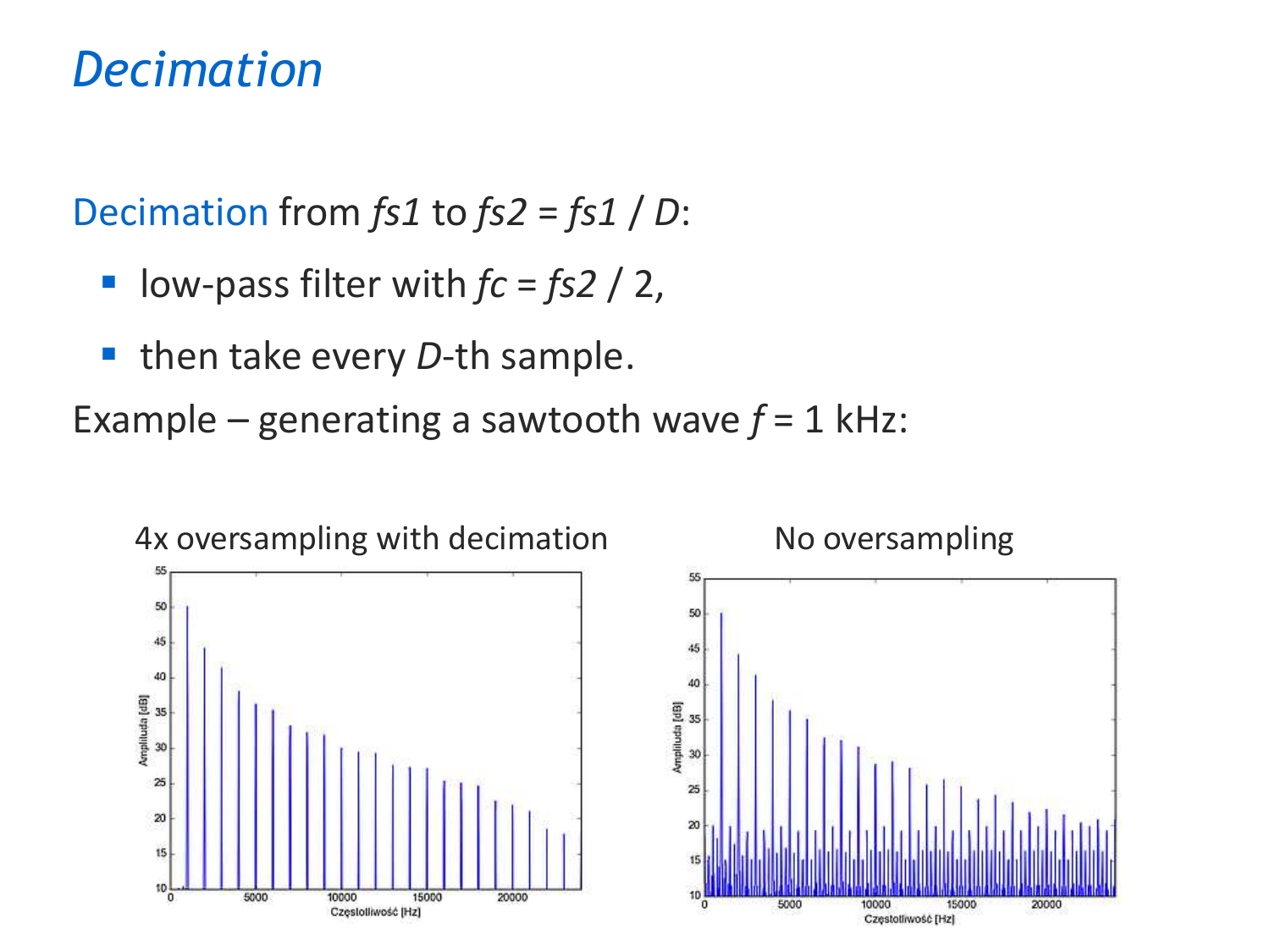#### *Interpolation*

- We have a signal sampled with 48 kHz. How do we upsample it to 192 kHz?
- Let's insert 3 zeros in between each pair of samples.
- We have the sufficient number of samples.
- Spectrum almost correct. Almost.

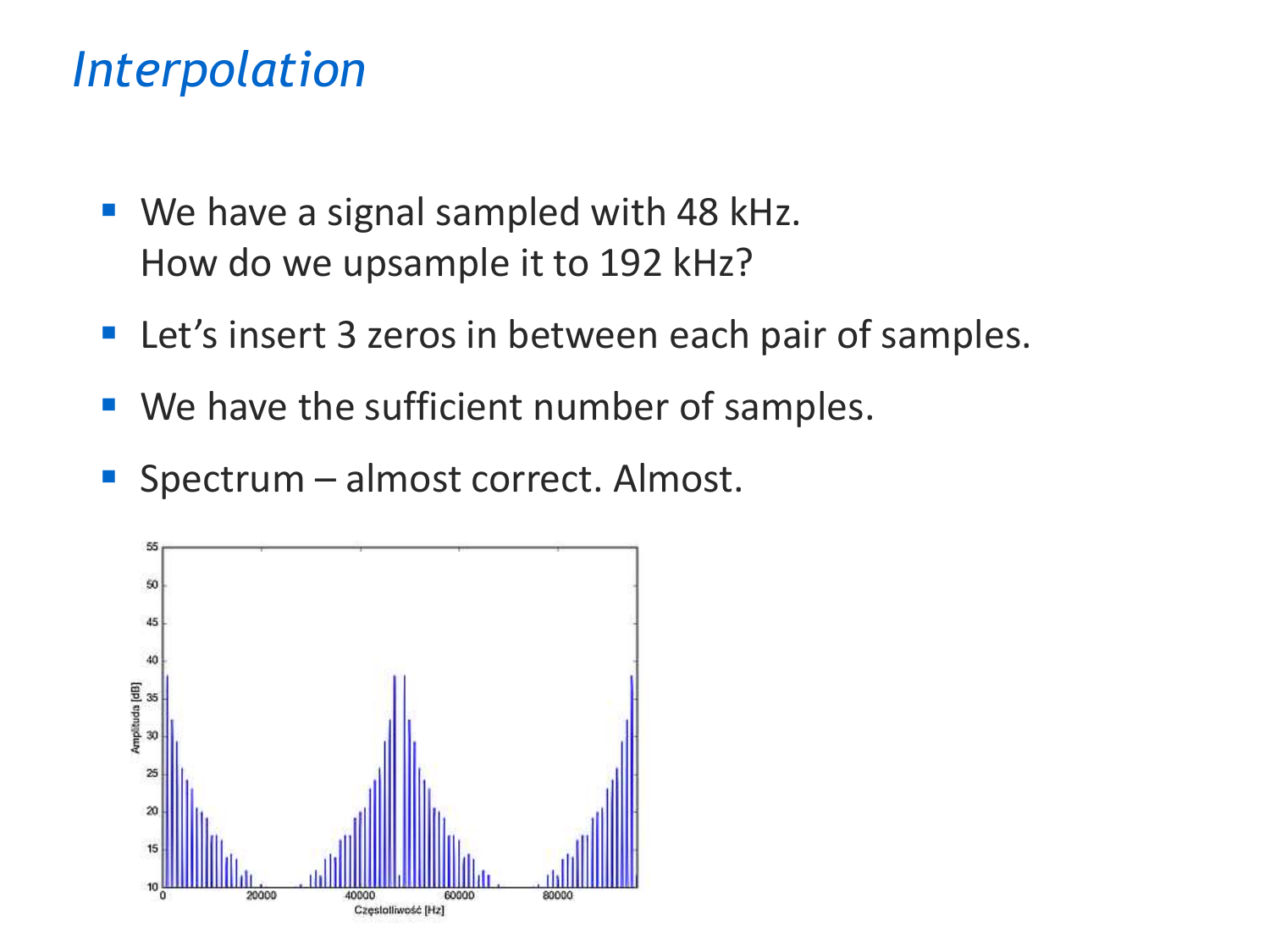#### *Interpolation*

Interpolation from *fs1* to *fs2* = *fs1* \* *L*:

- insert (L-1) zeros in between each pair of samples,
- process the signal with a low-pass filter with  $fc = fs1 / 2$ . Example – sawtooth wave  $f = 1$  kHz:

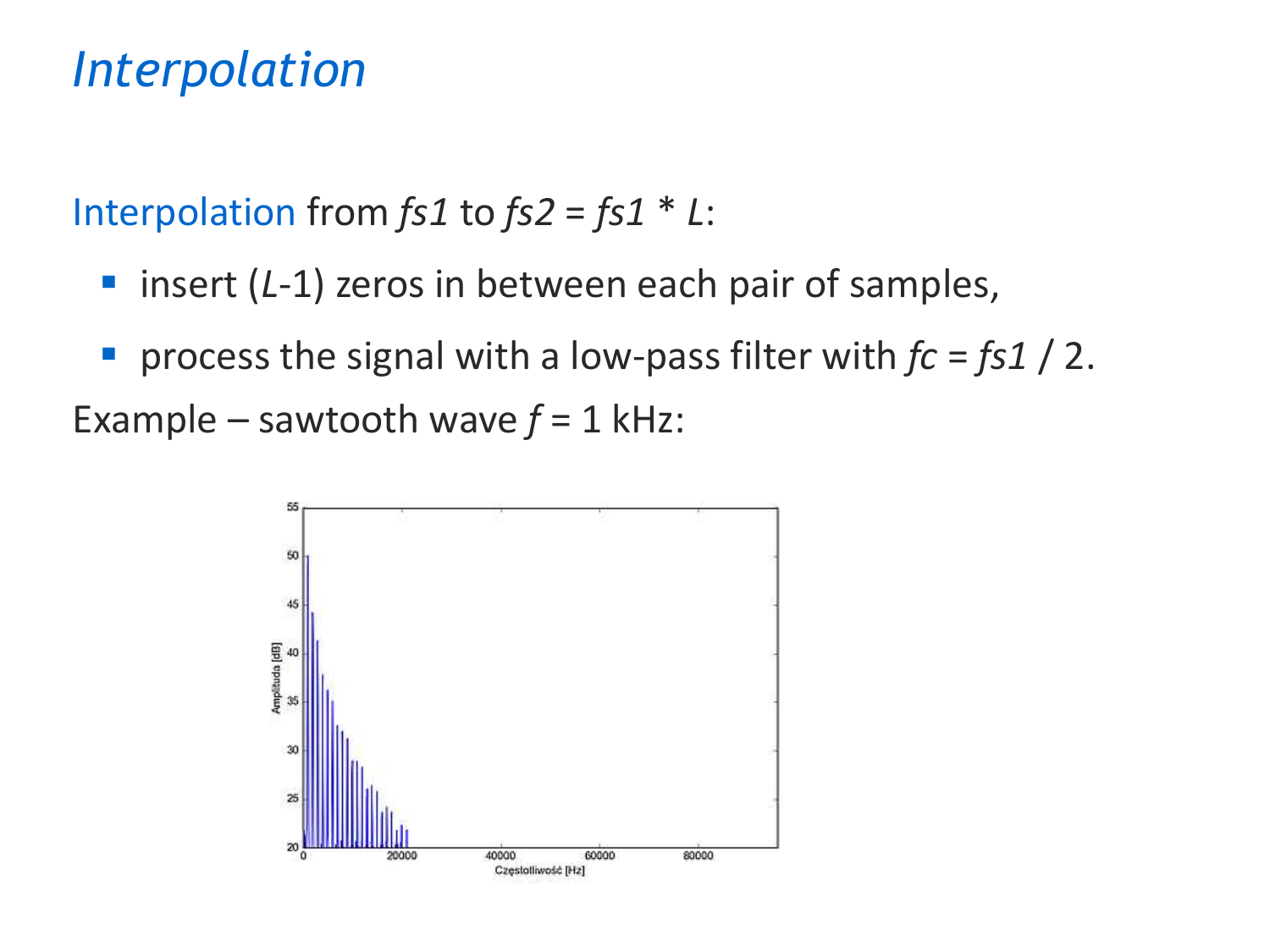## *Resampling*

- Problem #1A: we have a signal with *fs1* = 44 100 Hz, but we need *fs2* = 48 000 Hz.
- Resampling: changing the sampling frequency with a factor of (*L*/*D*) :
	- insert (*L*-1) zeros in between each pair of samples,
	- process with a low-pass filter (only one),
	- take every *D*-th sample.
- $L/D = 48000 / 44100 = 160 / 147$ therefore: interpolation with *L* = 160 and decimation with *D* = 147.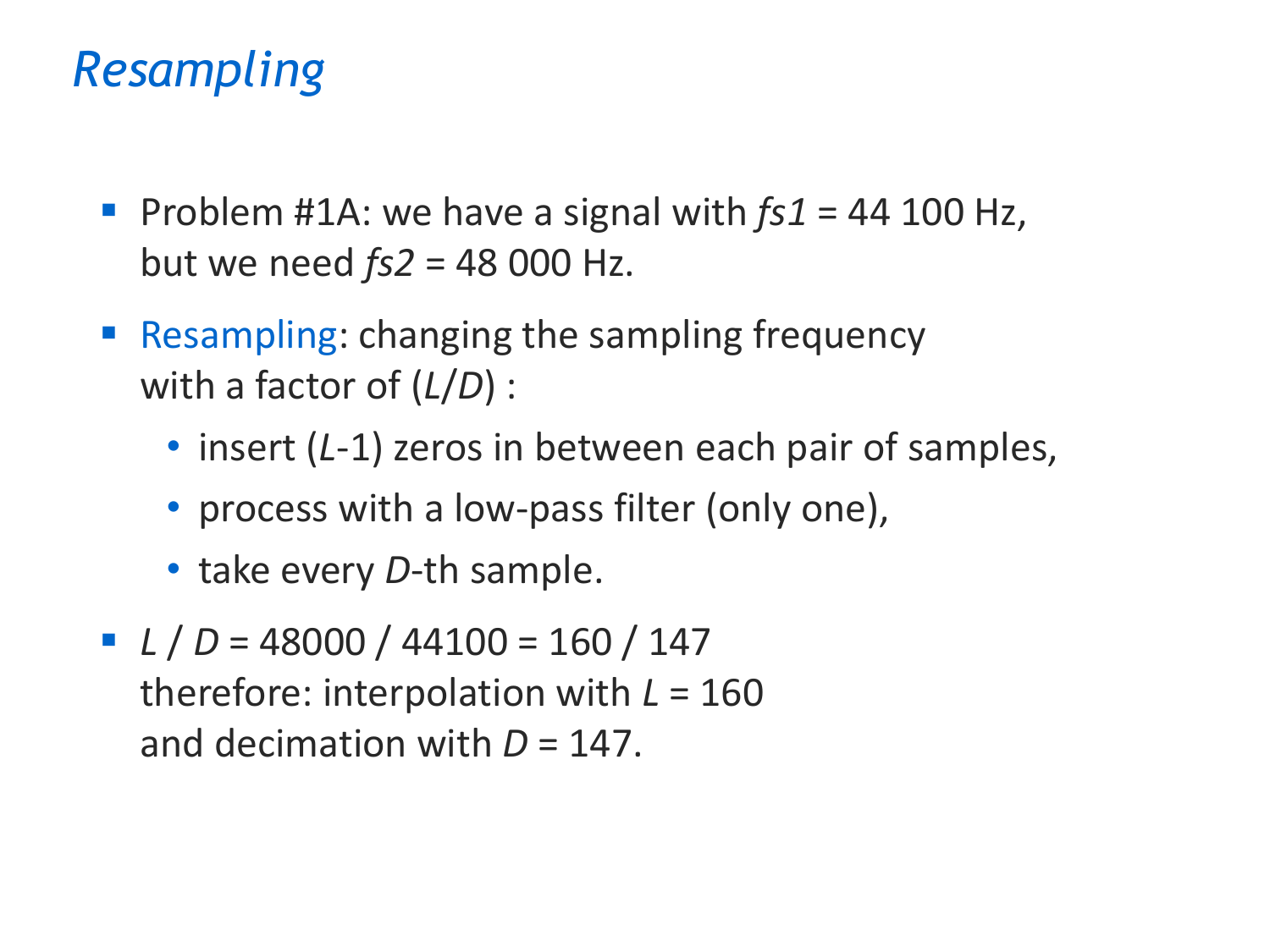# *DSPLIB functions*

**• Decimating filter:** 

| firdec          | <b>Decimating FIR Filter</b>                                                                         |
|-----------------|------------------------------------------------------------------------------------------------------|
| <b>Function</b> | ushort of lag = firdec (DATA *x, DATA *h, DATA *r, DATA *dbuffer, ushort nh,<br>ushort nx, ushort D) |

**·** Interpolating filter:

| firinterp       | <b>Interpolating FIR Filter</b>                                                                         |
|-----------------|---------------------------------------------------------------------------------------------------------|
| <b>Function</b> | ushort of lag = firinterp (DATA *x, DATA *h, DATA *r, DATA *dbuffer, ushort nh,<br>ushort nx, ushort I) |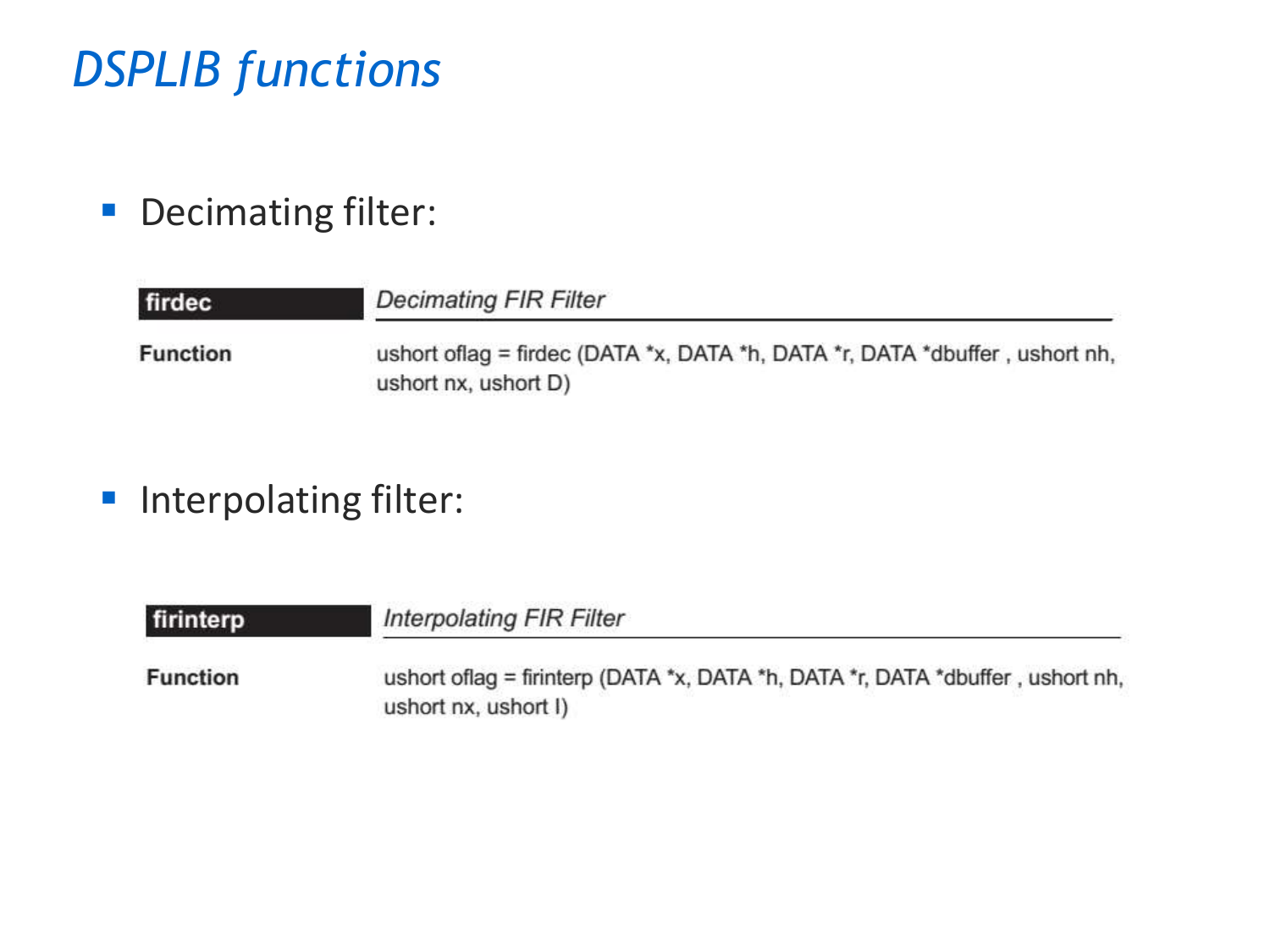# *Noise removal*

#### PROBLEM #2

- **A** hands-free microphone/speaker system in a car.
- A microphone collects speech and noise from the car.
- **If the noise was stationary, we would use a normal filter** to remove noise.
- It won't work, because the noise is constantly changing.
- We need a filter that adapts to the changing noise.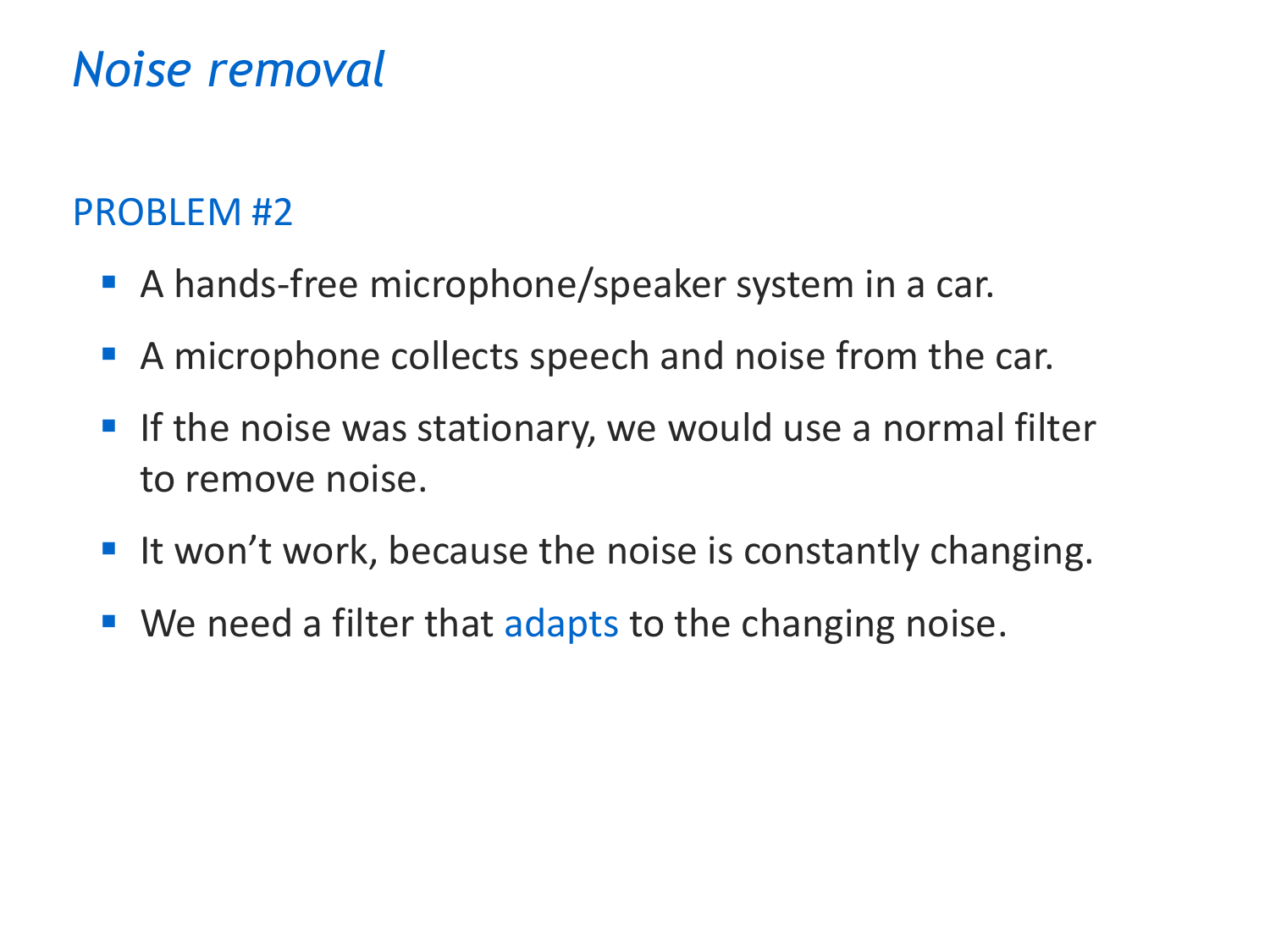# *Adaptive filters*

- Adaptive filters filters with coefficients calculated by an algorithm.
- Reference signal: from the main microphone.
- Filtered signal: from another microphone that collects only noise, not the speech.
- Error signal: difference between the filtered and the reference signals.
- Adaptation of filter coefficients to minimize the filtering error.Signal

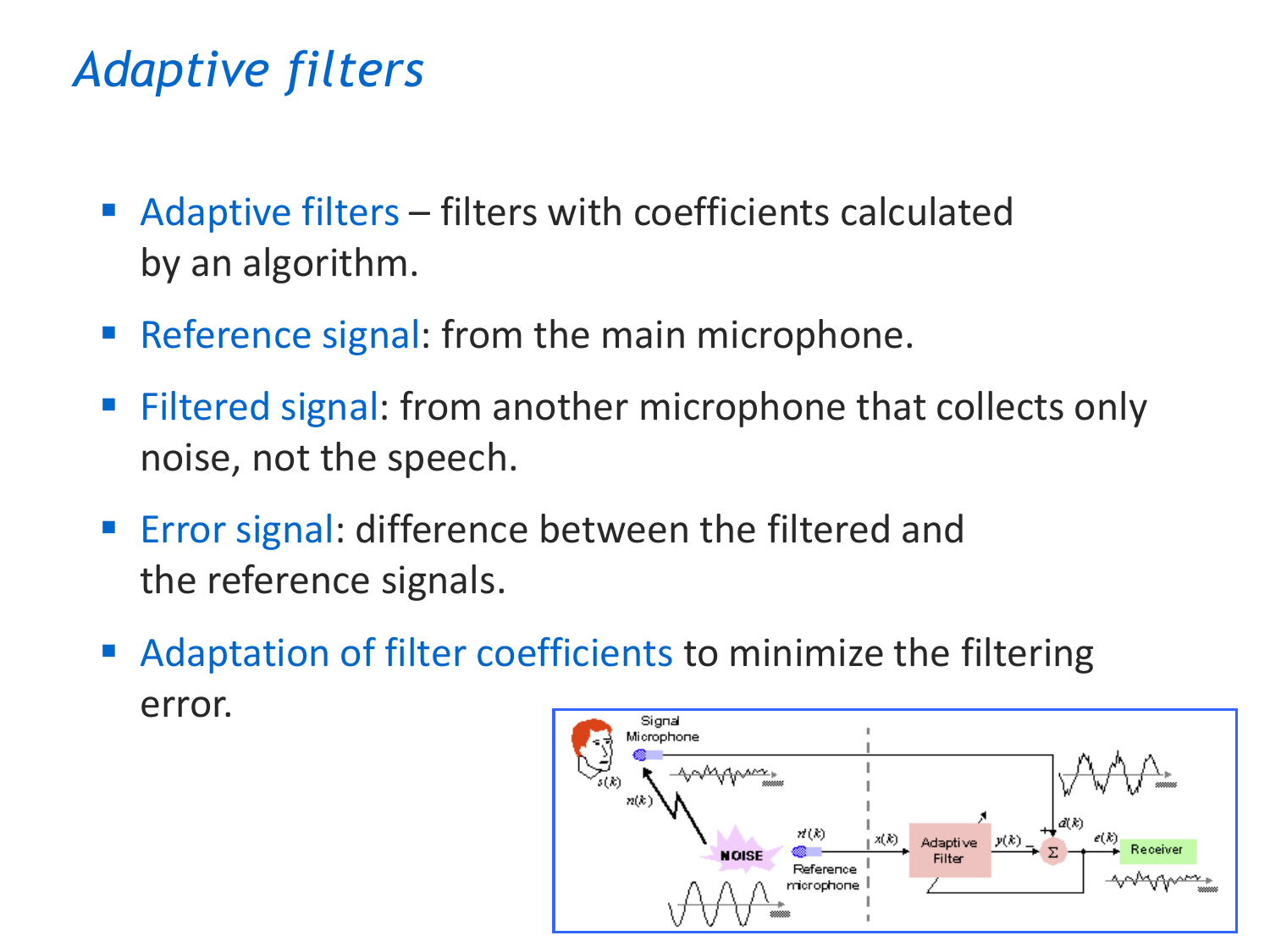# *LMS algorithm*

- **E** LMS Least mean squares.
- The algorithm tries to minimize energy of the error signal.
- The higher the error, the larger change to the filter coefficients is needed.
- Adaptation of filter coefficients:

 $w_k(n+1) = w_k(n) + \mu x(n-k) e(n)$ 

( $\mu$  - adaptation step – speed of adaptation)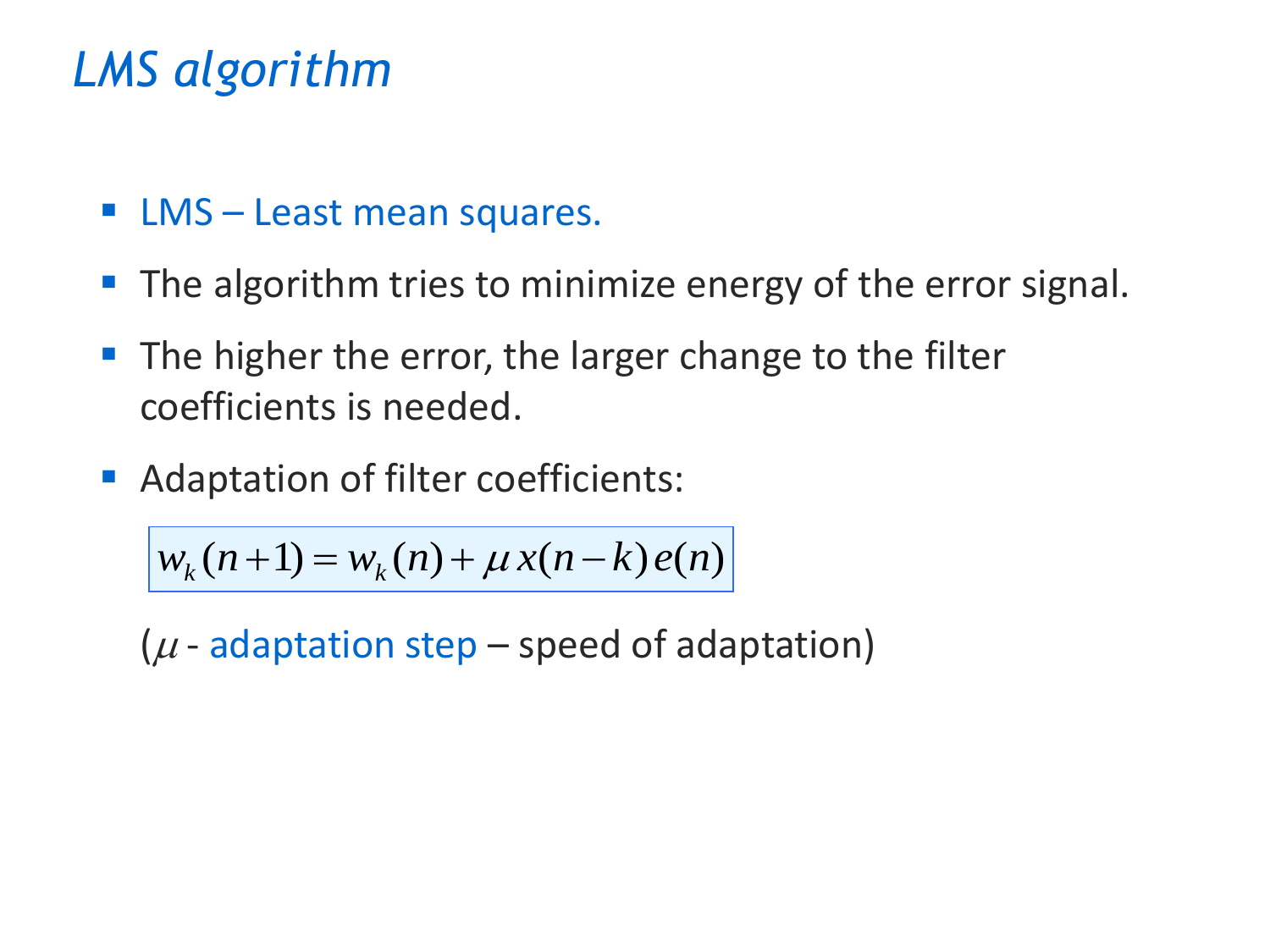# *Adaptive filters in DSPLIB*

| dlms            | <b>Adaptive Delayed LMS Filter</b>                                                                            |
|-----------------|---------------------------------------------------------------------------------------------------------------|
| <b>Function</b> | ushort oflag = dlms (DATA *x, DATA *h, DATA *r, DATA *des, DATA *dbuffer,<br>DATA step, ushort nh, ushort nx) |
|                 | $\bullet$ x – input signal                                                                                    |
|                 | $\blacksquare$ h – filter coefficients                                                                        |

- $\blacksquare$   $r$  buffer for the filtered signal
- *des* reference (desired) signal
- *step* adaptation speed
- *nh* number of filter coefficients
- *nx* number of processed samples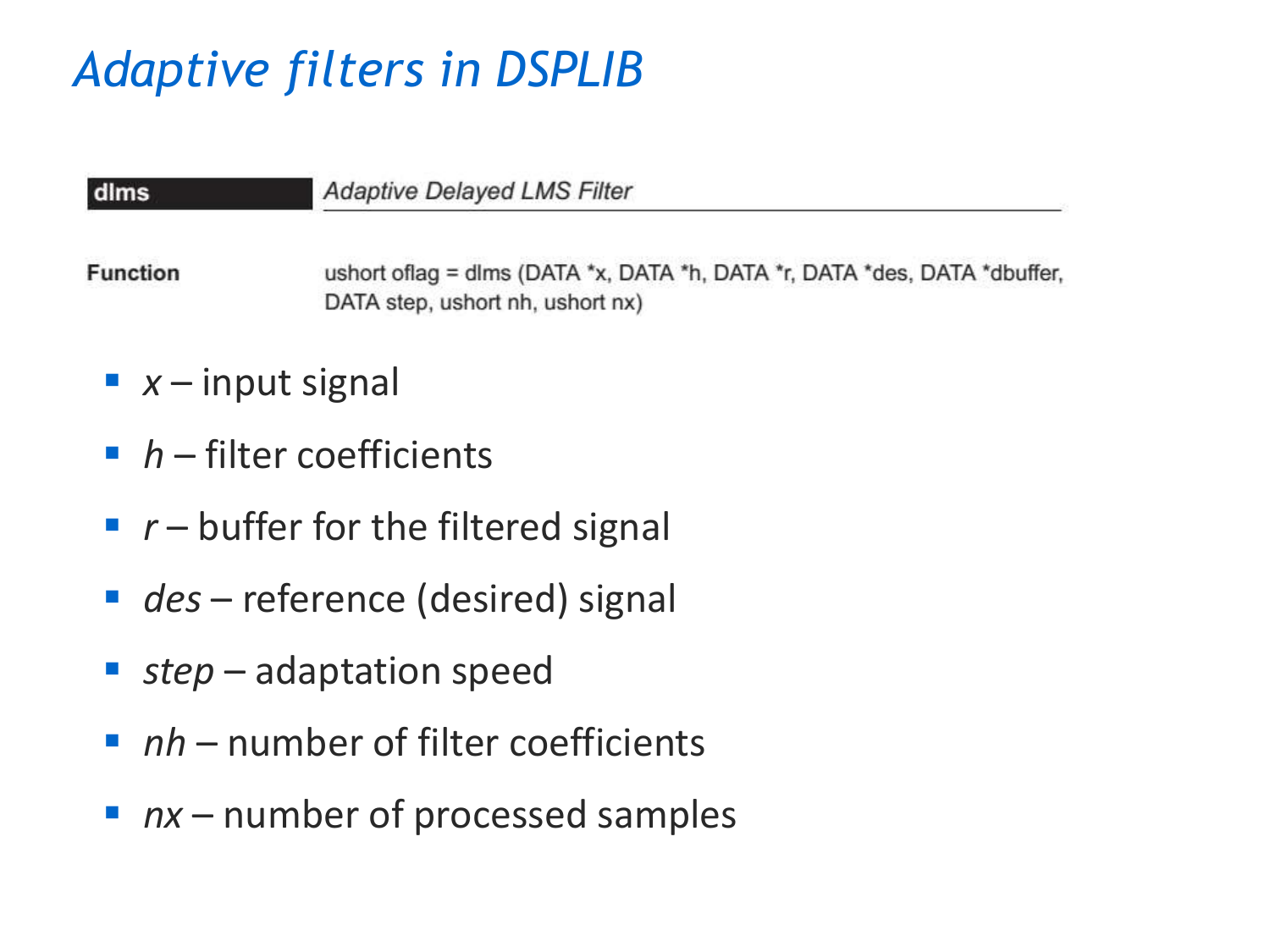# *Determining the sound pitch*

#### PROBLEM #3:

- We have a recording of a musical instrument, such as trumpet. We want to find its pitch on a musical scale.
- Musical sounds are quasi-periodic and harmonic.
- Quasi-period duration of the shortest repeating fragment.
- Fundamental frequency  $-$  a reciprocal of a quasi-period, determines the sound pitch on the musical scale, e.g., A4.

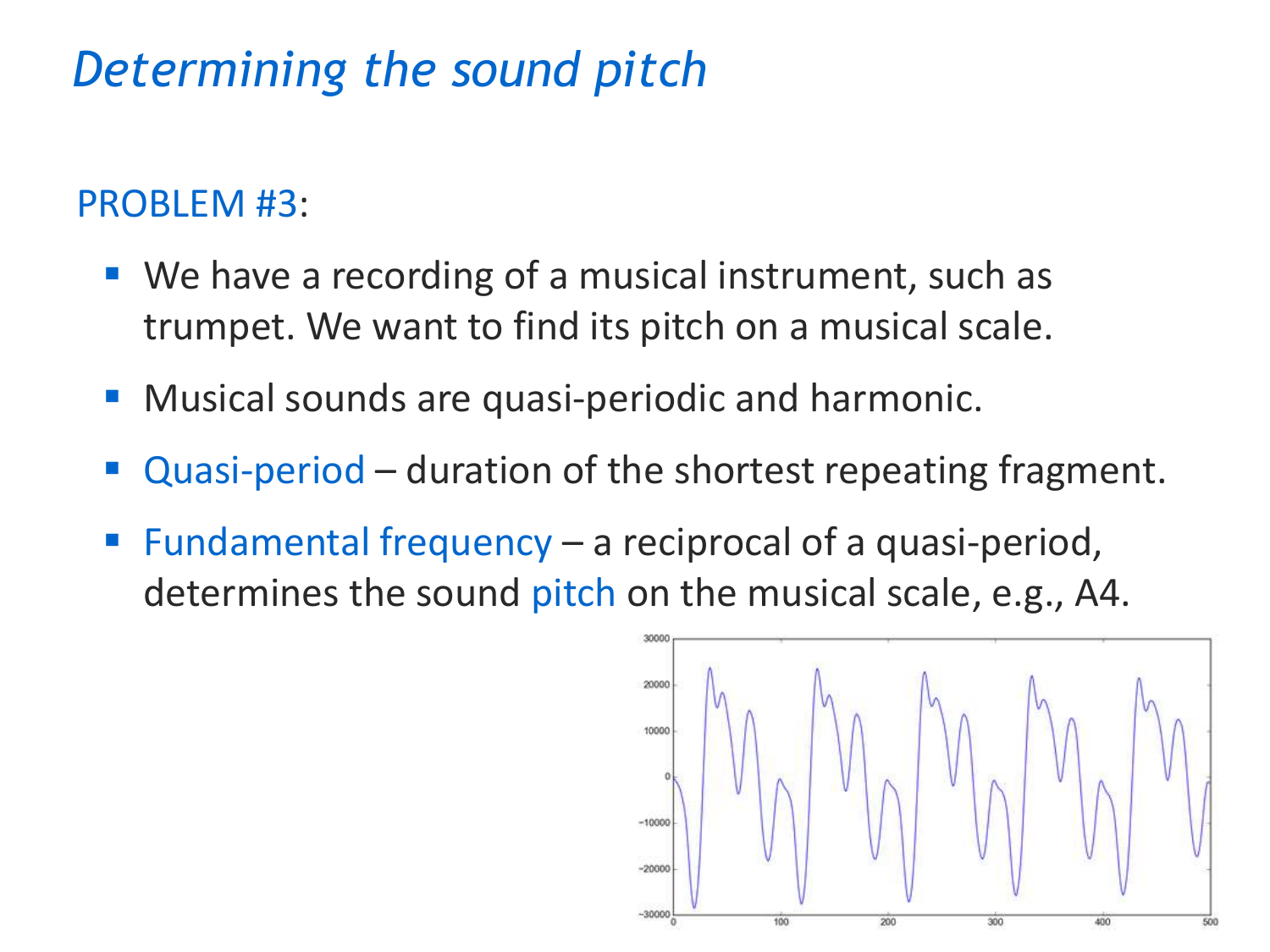## *Determining the sound pitch with FFT*

- A most obvious approach: we do the FFT and we look for the first maximum.
- This method is not very reliable:
	- it's not always easy to find the base component (it may not be the strongest one),
	- low accuracy depends on the frequency resolution of FFT,
	- we can fit a parabola to the peak, as described in an earlier lecture.

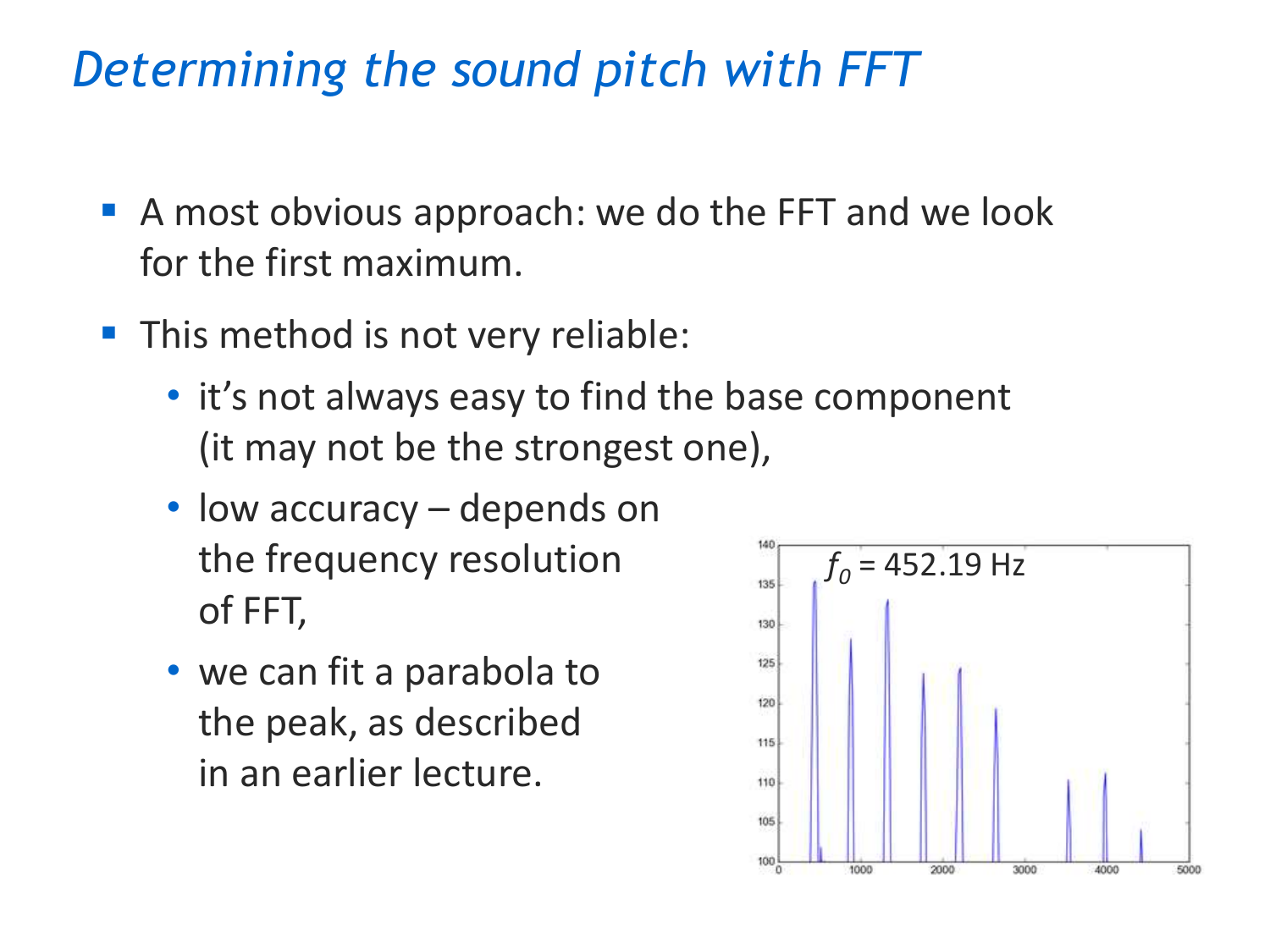#### *Autocorrelation*

- Autocorrelation coefficient: a measure of similarity between the signal and its copy shifted in time. Values [-1, 1], value of zero means complete dissimilarity.
- Autocorrelation function: values of the coefficient calculated for various time shifts (lags).
- We compute the autocorrelation coefficients, shifting the signal by an increasing number of samples.
- Maximum of the function indicates the highest similarity for a given lag.
- **Therefore, the first non-zero maximum determines** the quasi-period, and thus the fundamental frequency.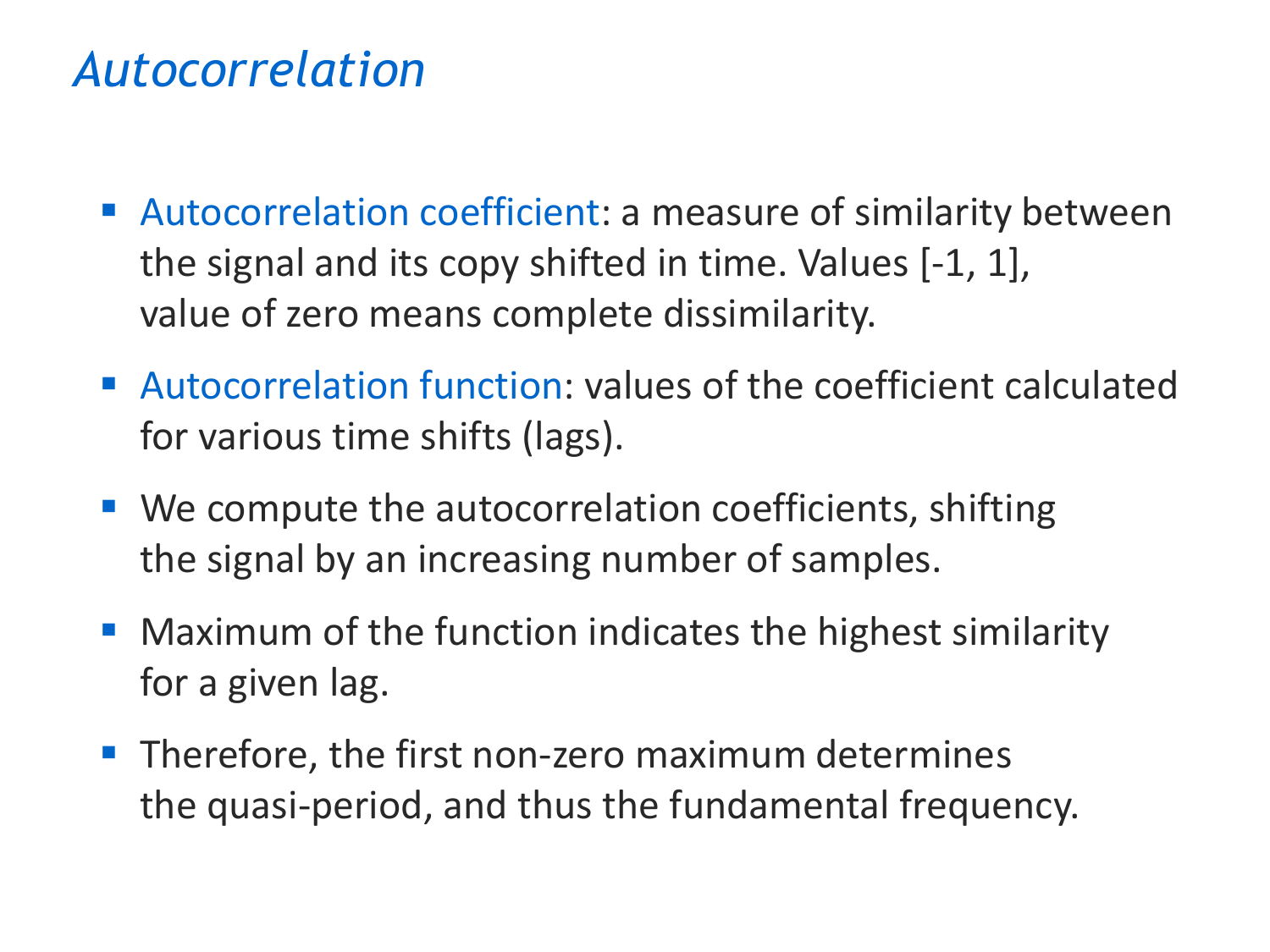## *Autocorrelation*

Autocorrelation coefficient *r* for various lags *d*

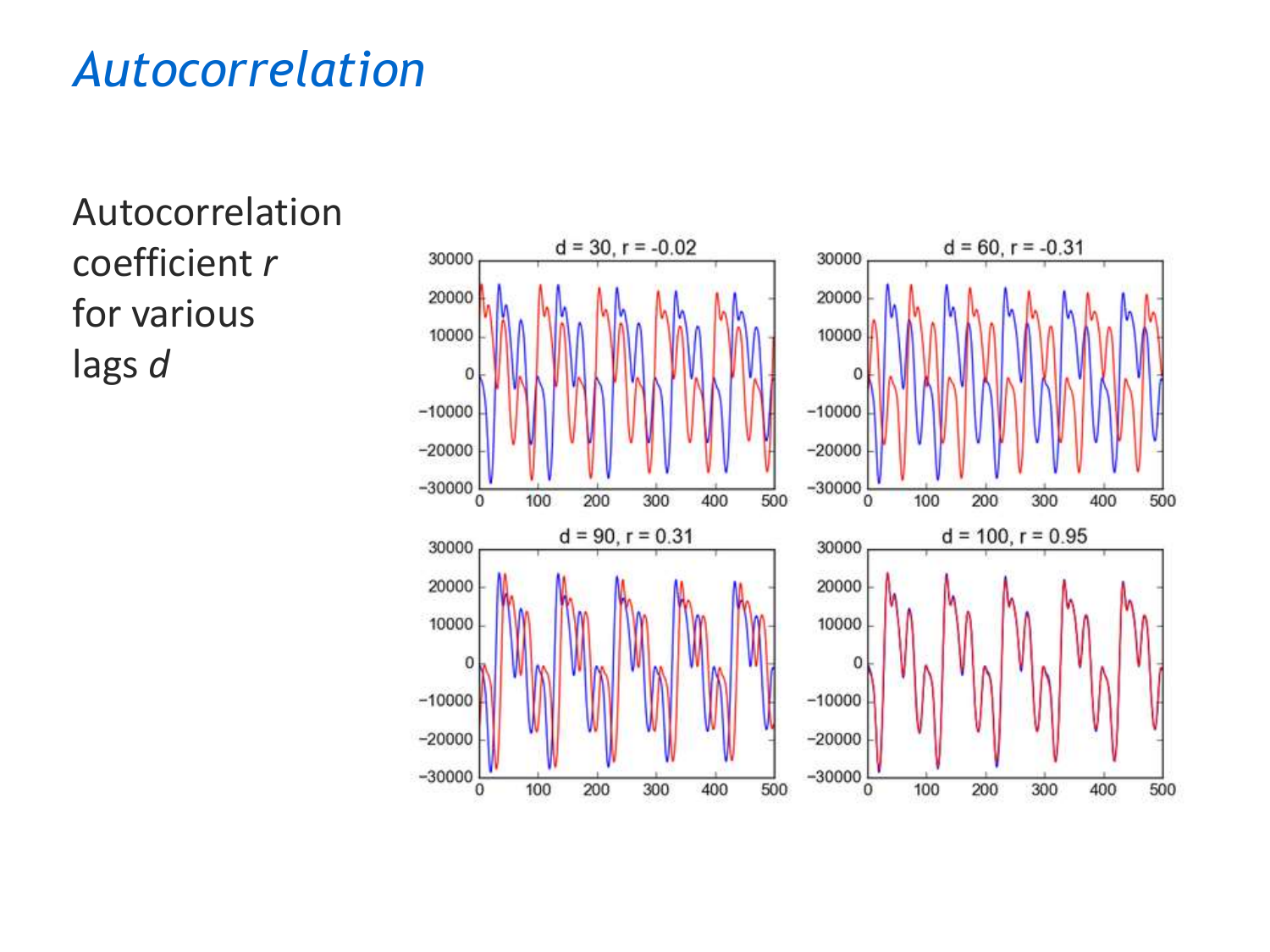#### *Sound pitch with autocorrelation*

- **The autocorrelation function plot shows maxima** for multiplies of the quasi-period.
- **The first maximum at**  $d = 100$ **, therefore:**  $f<sub>0</sub>$  = 44100 / 100 = 441 Hz

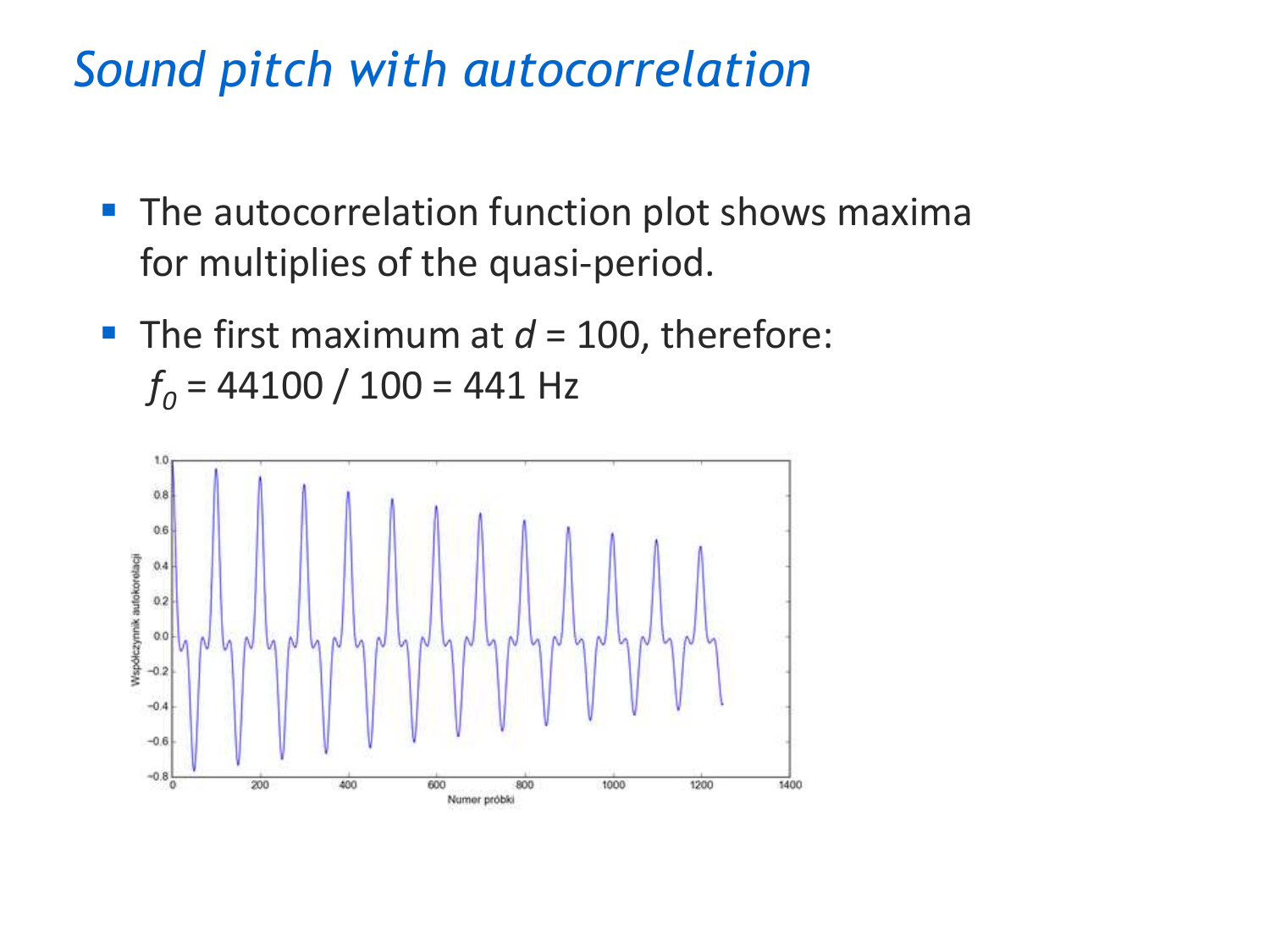#### *Autocorrelation*

Another example: determining presence of speech in the signal.

- **E** Speech is quasi-periodic, so there will be maxima in the autocorrelation function.
- A noise is always uncorrelated no maxima.
- Signal gating: we check how many autocorrelation values in the buffer exceeds a threshold, and we decide: "speech / no speech".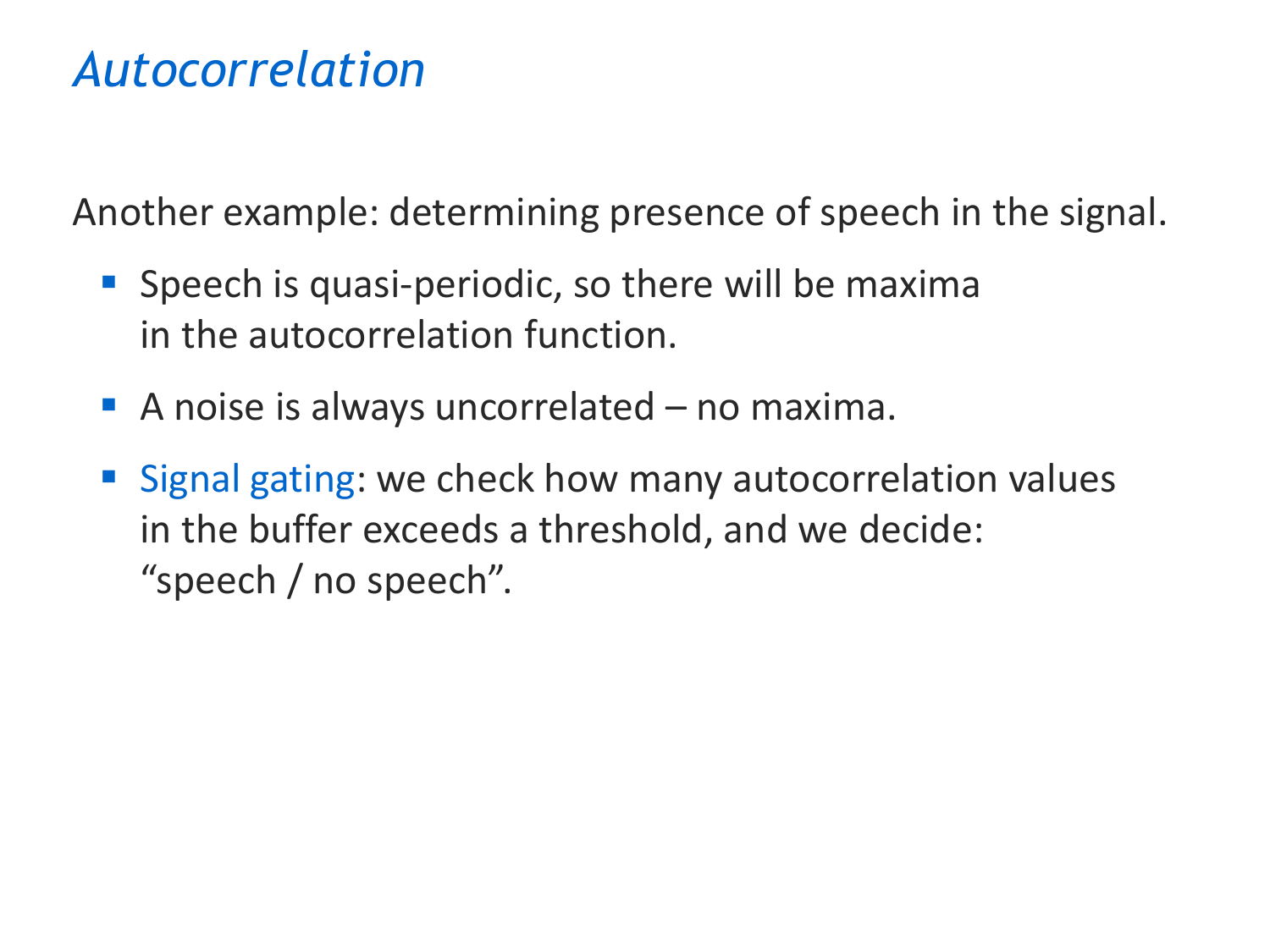# *Autocorrelation in DSPLIB*

| acorr           | Autocorrelation                                                     |
|-----------------|---------------------------------------------------------------------|
| <b>Function</b> | ushort oflag = acorr (DATA *x, DATA *r, ushort nx, ushort nr, type) |

Autocorrelation can be also computed with FFT:

- $\blacksquare$  we compute the spectrum (FFT),
- then we get a squared module of the spectrum,
- and we compute an inverse FFT (IFFT) from the squared module which gives us the autocorrelation function.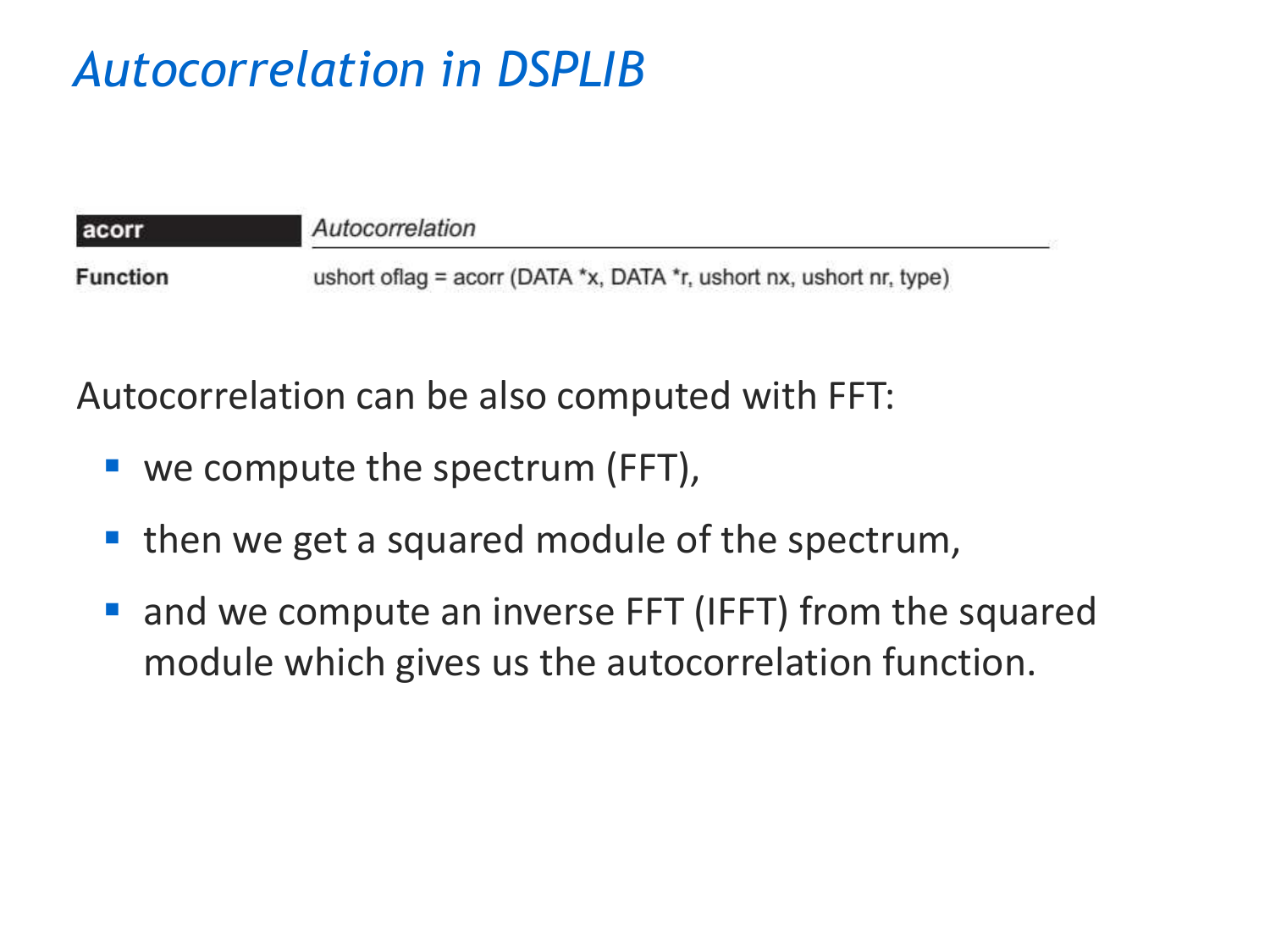# *Analysis of a compound signal*

#### PROBLEM #4

- We have the following signal:
	- a chirp (sweep) with linearly increasing frequency from 20 Hz to 100 Hz,
	- amplitude modulated: signal amplitude is multiplied by a sine with  $f = 3$  Hz.
- For any moment, we need to find:
	- value of the signal envelope (the modulating sine),
	- current frequency of the signal.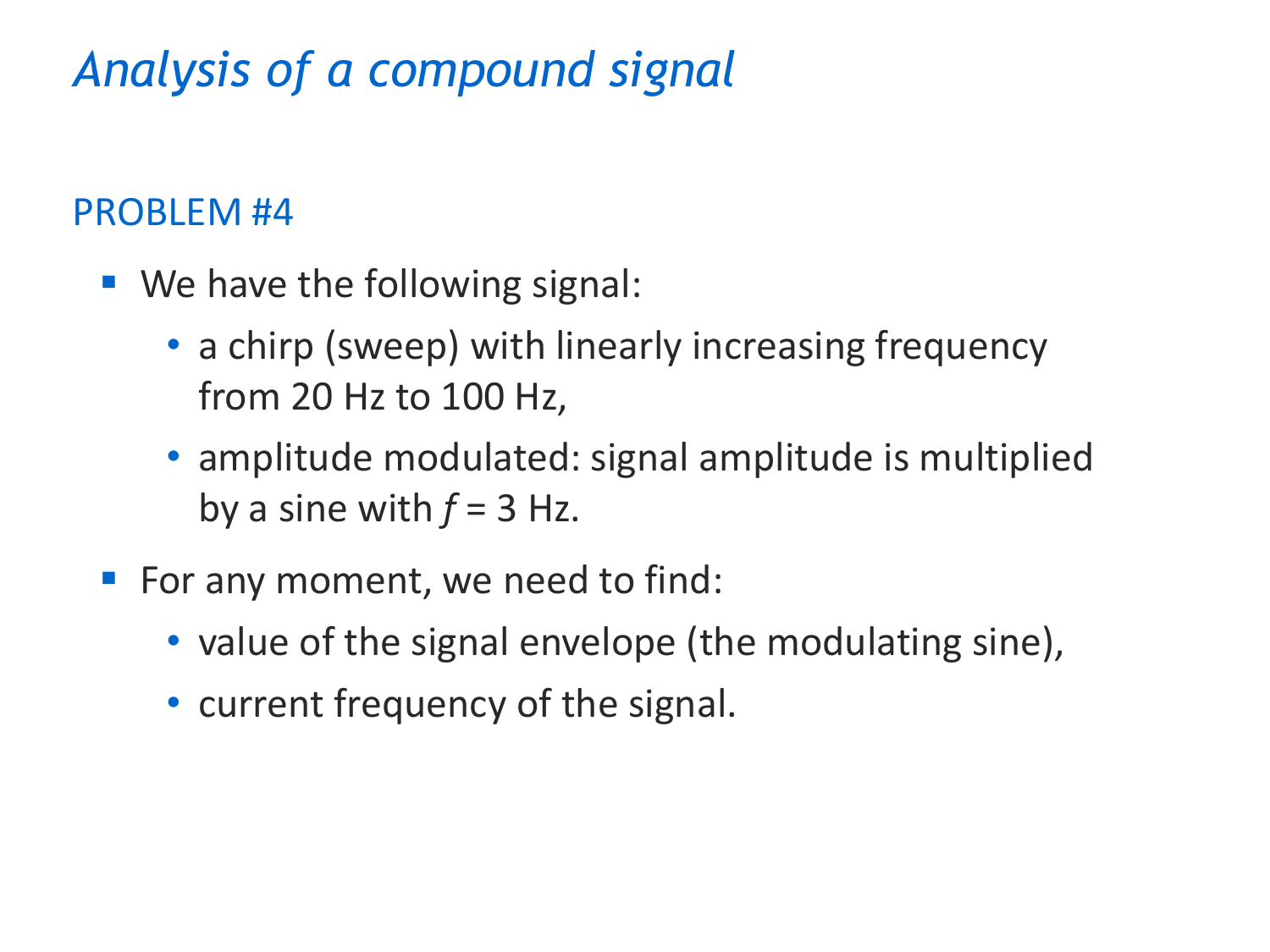# *Analysis of a compound signal*

This is how our signal looks:

- $\blacksquare$  blue color values of the signal,
- $\blacksquare$  red color signal envelope (the modulating sine 3 Hz).

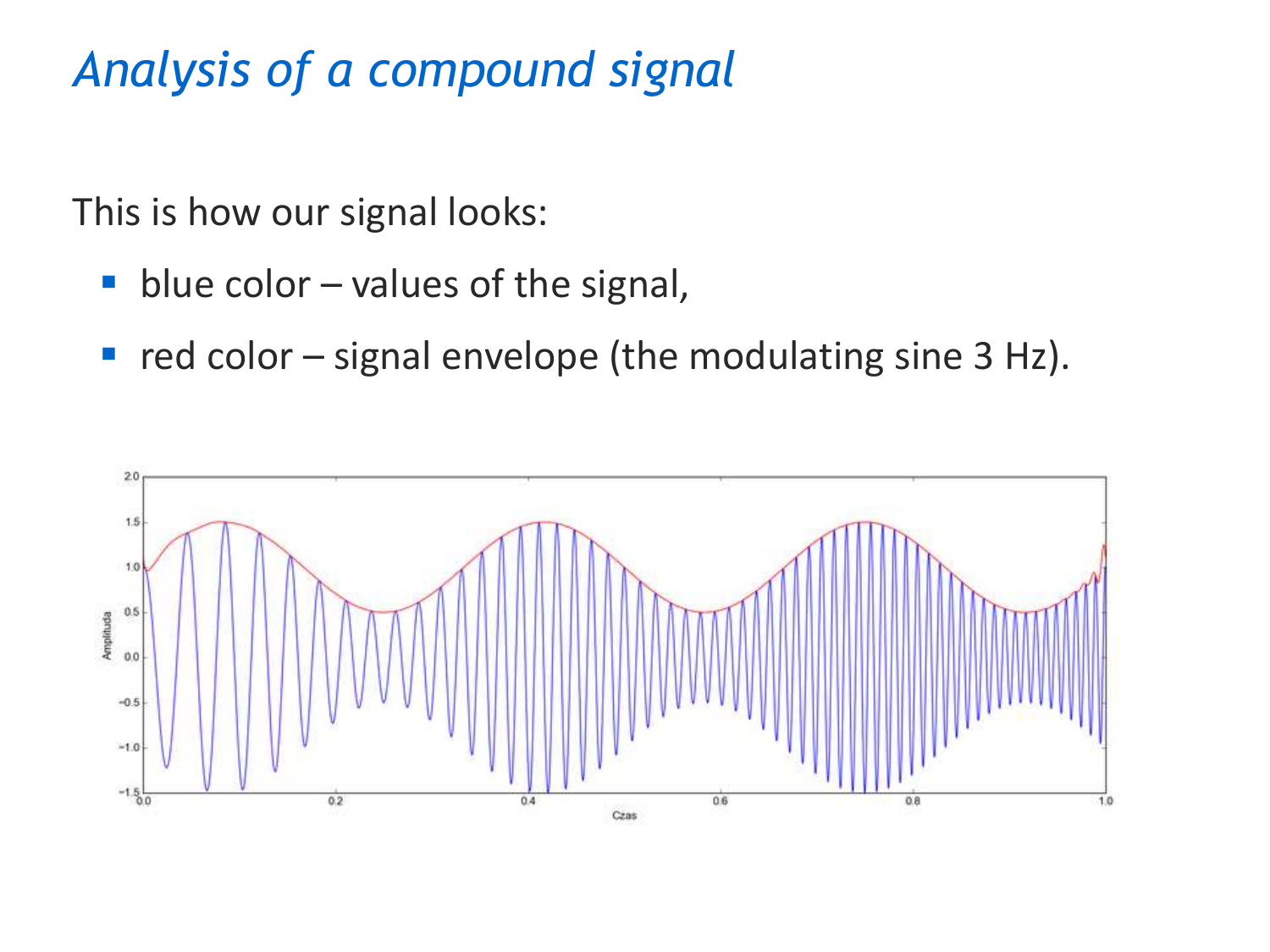## *Analytic signal*

- Real signal has two copies of the spectrum from 0 to fs.
- Let's remove the second copy, from  $fs/2$  to fs.
- We have created a complex-valued signal, called the analytic signal.

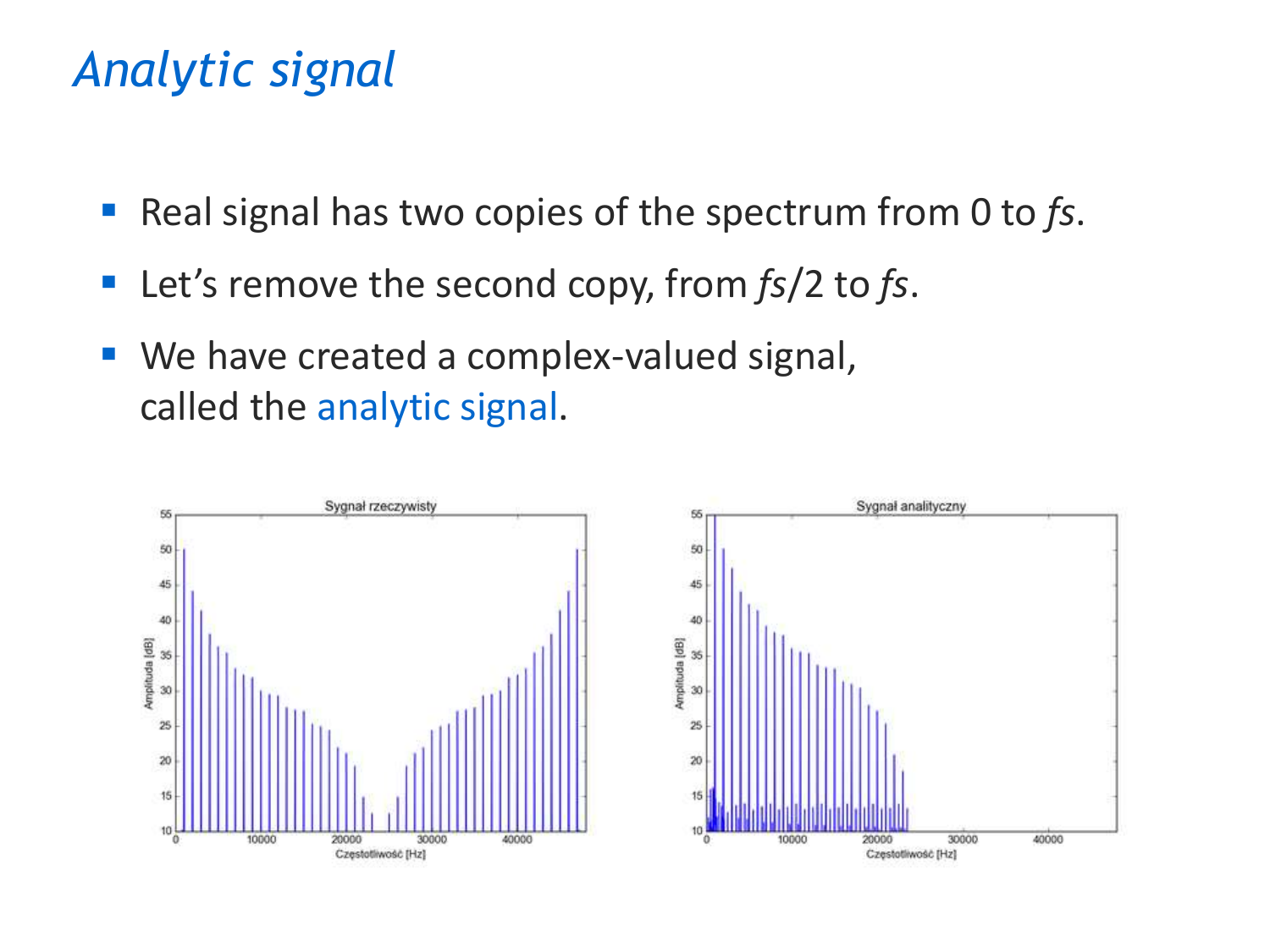# *Signal envelope*

What do we get from computing the analytic signal:

■ absolute value of the analytic signal  $r(n)$ :

$$
y(n) = \sqrt{\text{Re}(r(n))^{2} + \text{Im}(r(n))^{2}}
$$

is the envelope of the original signal (only if the signal is symmetric).

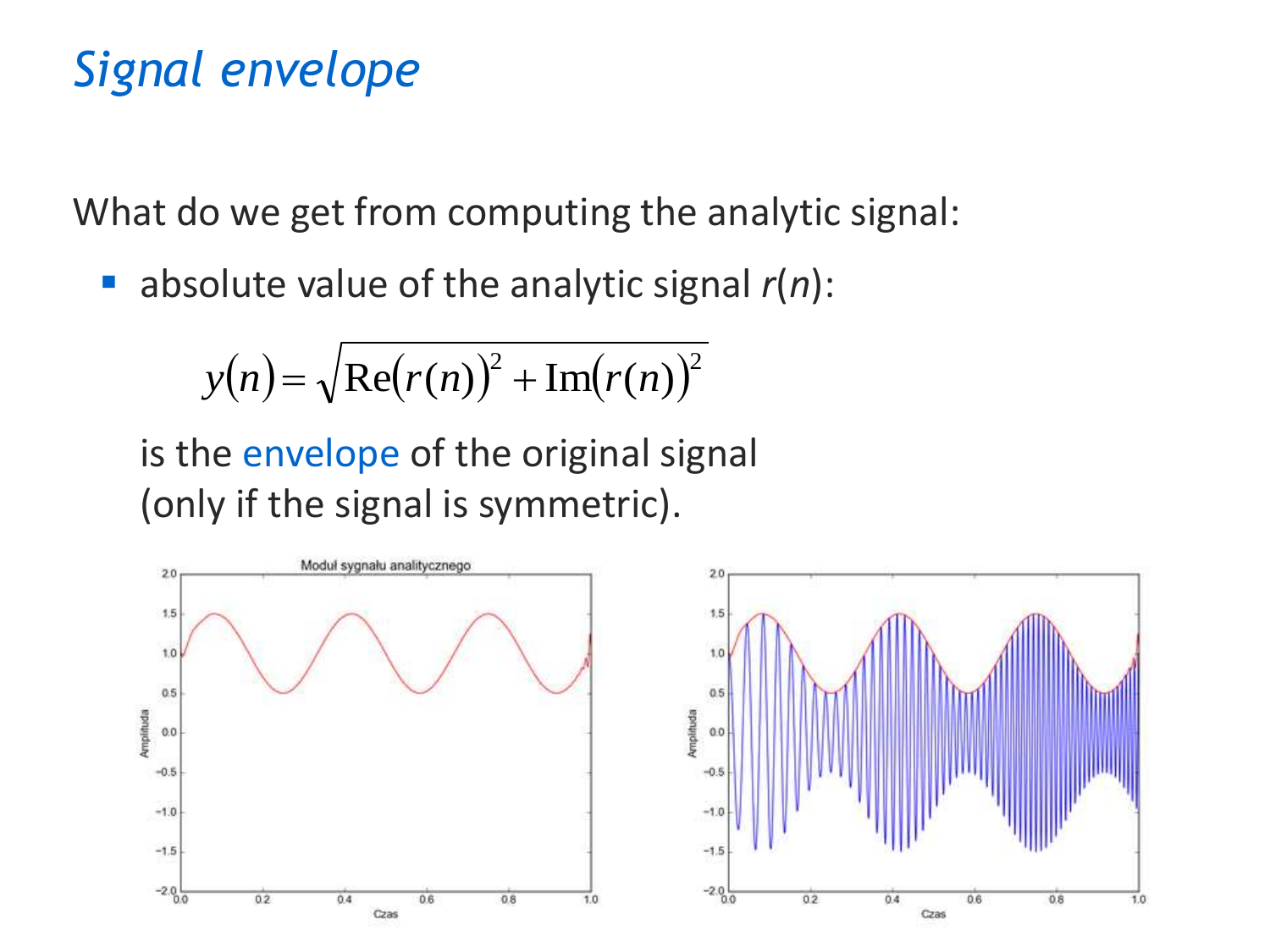## *Instantaneous frequency*

**• Phase of the analytic signal:** 

$$
\varphi(n) = \arctan\left(\frac{\text{Im}(r(n))}{\text{Re}(r(n))}\right)
$$

**·** Instantaneous frequency = derivative of the phase:

$$
f(n) = \frac{f_s}{2\pi} \left( \varphi(n) - \varphi(n-1) \right)
$$

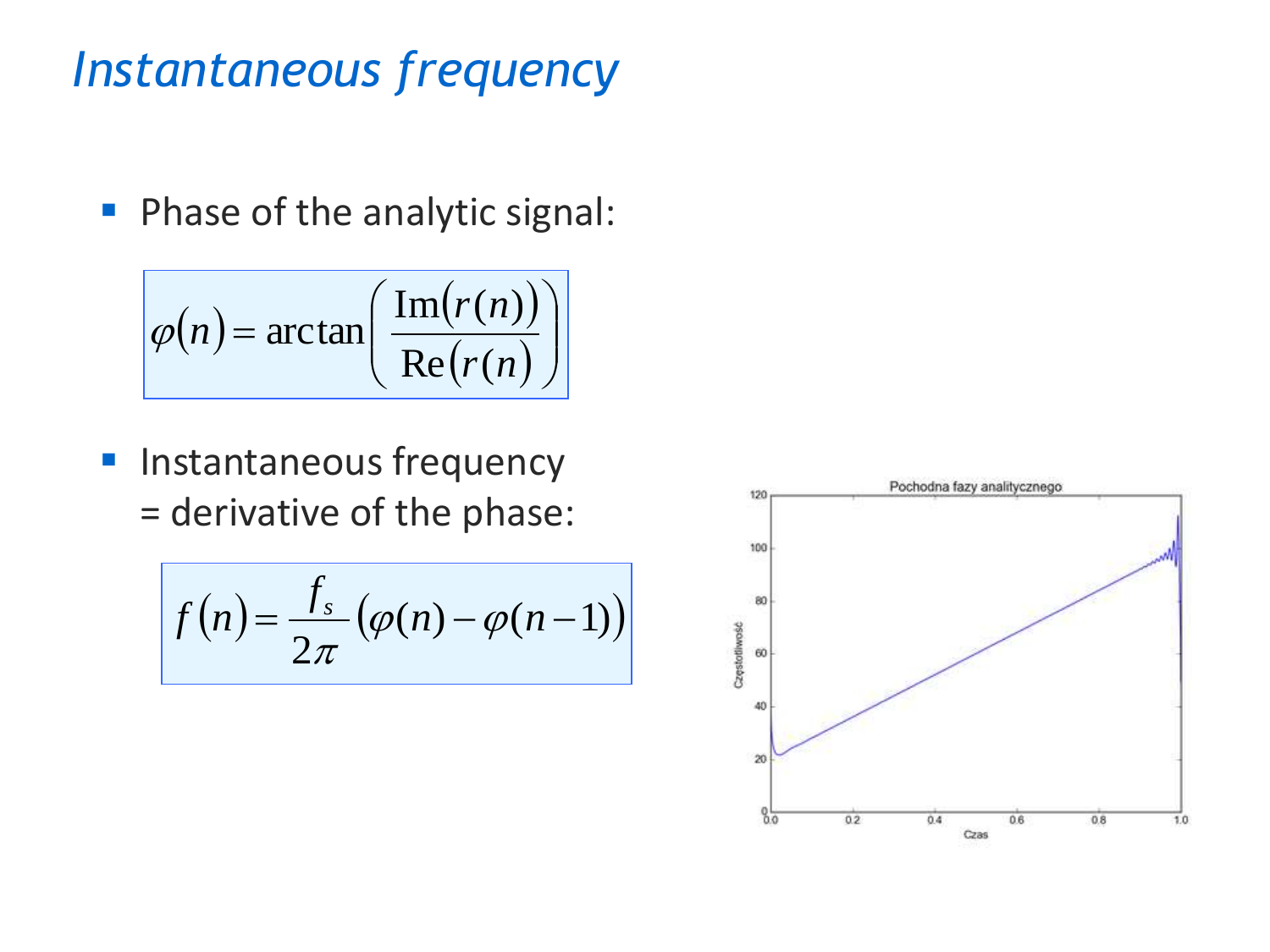## *Hilbert transformer in DSPLIB*

- **E** Algorithm that transforms the real signal into the analytic signal is called a Hilbert transformer.
- It can be realized as a FIR filter, or with spectral processing (FFT, removing one copy, IFFT).
- **·** In DSPLIB:

| hilb16          | <b>FIR Hilbert Transformer</b>                                                            |
|-----------------|-------------------------------------------------------------------------------------------|
| <b>Function</b> | ushort oflag = hilb16 (DATA *x, DATA *h, DATA *r, DATA *dbuffer, ushort nx,<br>ushort nh) |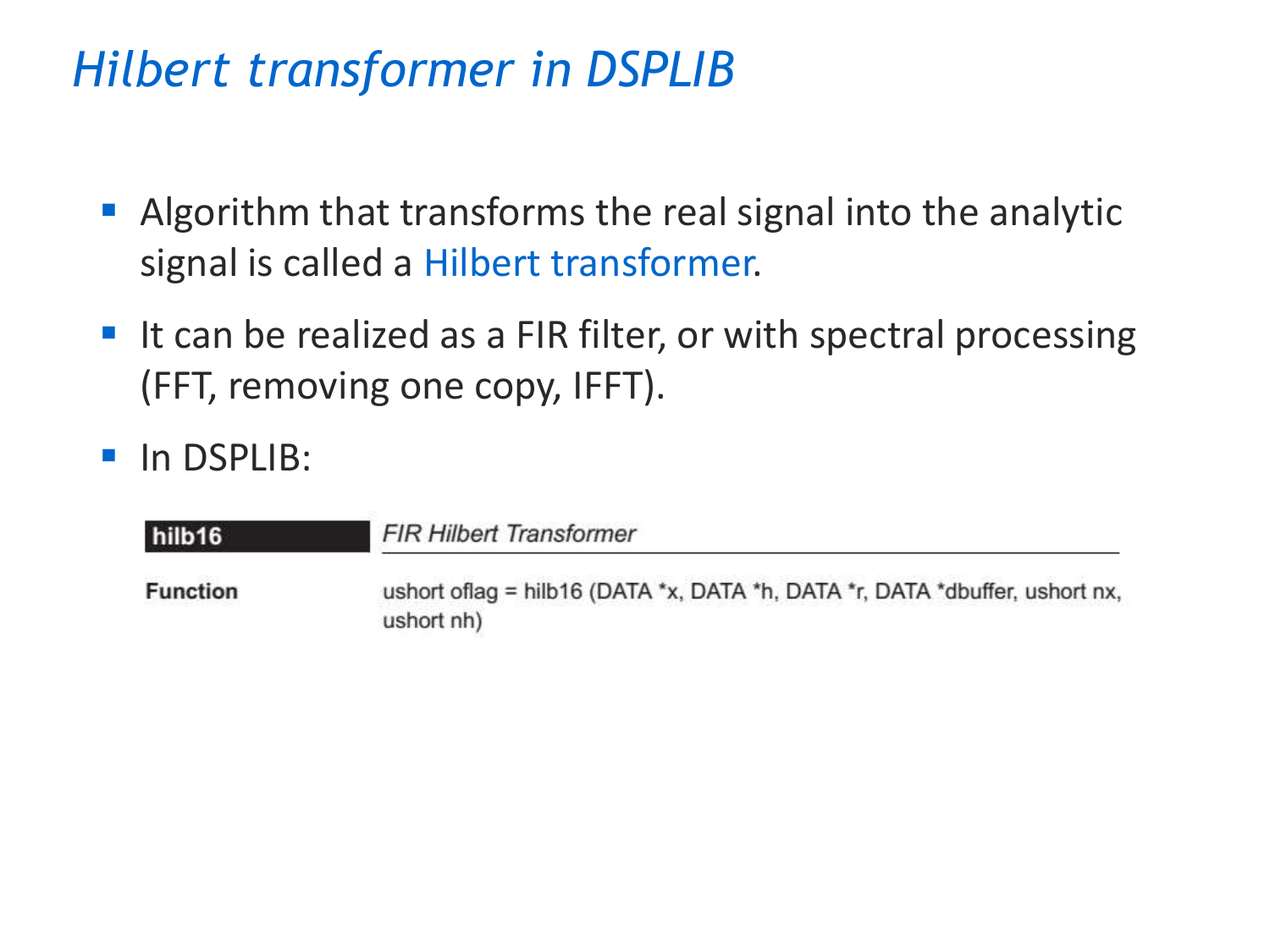#### *Bonus - DTMF*

- DTMF *Dual-Tone Multi Frequency*
- A method of encoding digits, used in Telecommunication.
- Every sign is represented as a duotone  $-$  two sines selected from 8 possible frequencies.
- For example, digit "6": 770 Hz + 1477 Hz
- Used e.g. for selecting the number in a phone call.